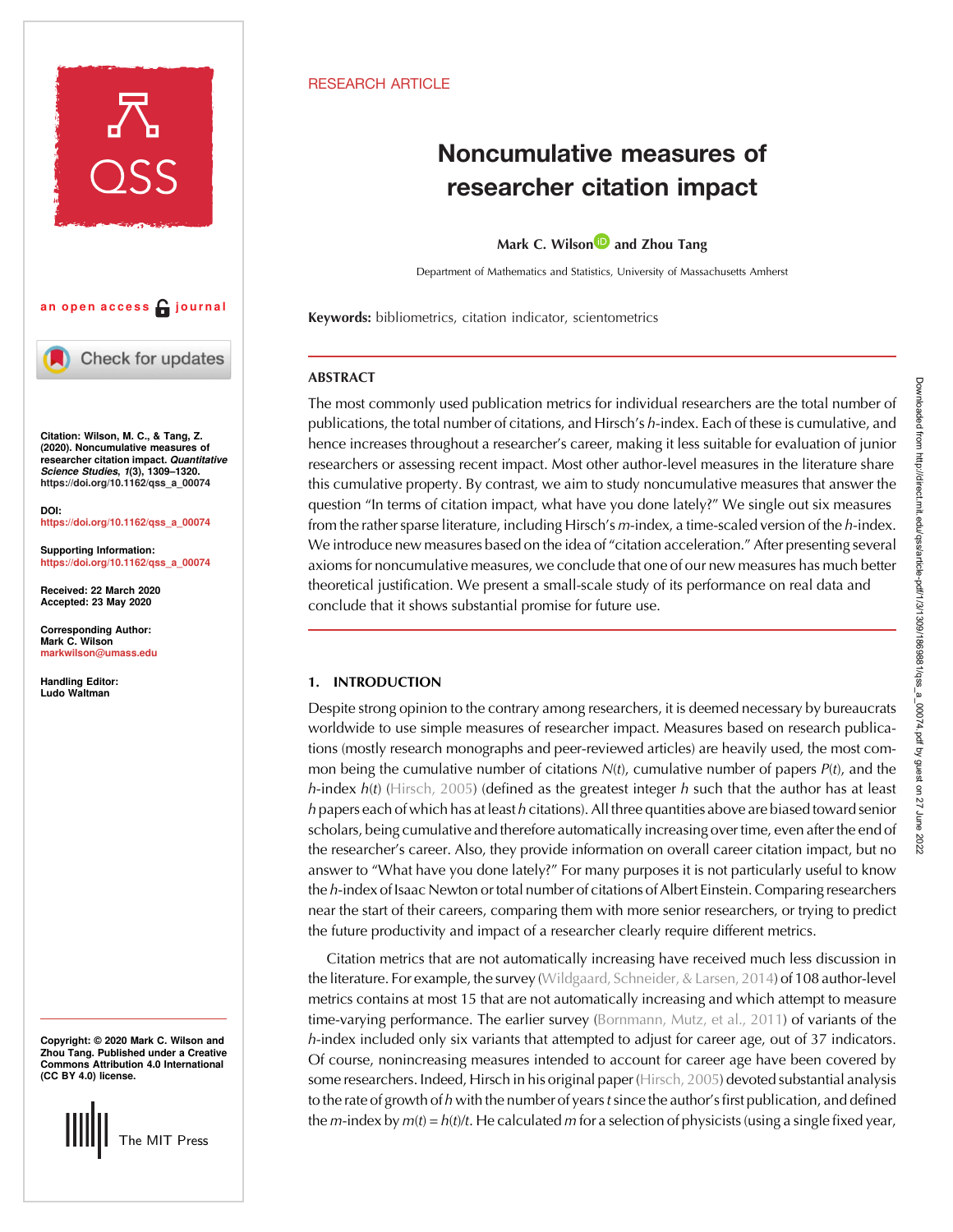presumably 2005) and concluded that a value of m around 1, 2, 3 correlated with his judgment of distinguishing between "successful scientist," "outstanding scientist," and "truly unique" individ-ual respectively. The m-index was immediately studied by others ([Burrell, 2007;](#page-11-0) [Liang, 2006](#page-11-0)) but has been relatively little explored since. Another measure based on the h-index and attempting to measure recent performance is the *contemporary h*-index (Sidiropoulos, Katsaros,  $\&$ [Manolopoulos, 2007\)](#page-11-0). Other measures based on the  $h$ -index and attempting to adjust for career age include the  $AR\text{-index (jin, Liang, et al., 2007), the square root of the sum over papers of$ citations per year, restricted to publications in the h-core (the minimal set needed for computation of the h-index). The literature contains fewer nonincreasing measures not involving the h-index. One could of course also look at the analog of the AR-index where all publications are considered. We stop here, conscious that we must draw a line somewhere—given the axiomatic approach to be taken below, it already seems clear that most of the above measures will fail many of the axioms.

## 1.1. Our Contribution

We argue that the "instantaneous rate of accumulation of citations owing to recent work" is the relevant measure of recent citation productivity. We claim that this is precisely the "citation acceleration," the second time-derivative of the number of citations accumulated by an author. As this quantity is not directly observable, we explore measures aimed at approximating it.

These measures are

$$
w(t) : = \frac{2N(t)}{t^2}
$$
  
\n
$$
W(t) : = N(t) - 2N(t - 1) + N(t - 2)
$$
  
\n
$$
W_5(t) : = \frac{1}{7}(2N(t) - N(t - 1) - 2N(t - 2) - N(t - 3) + 2N(t-4)).
$$

We single out six existing measures from the literature that are noncumulative and intended to adjust for career age. These are

• Hirsch's [\(Hirsch, 2005](#page-11-0)) m-index defined by

$$
m(t):=h(t)/t
$$

• [Mannella and Rossi](#page-11-0)'s (2013) measure

$$
\alpha_1(t) : = \frac{h(t)}{\sqrt{N(t)}}
$$

- The contemporary *h*-index  $h^c(t)$  ([Sidiropoulos et al., 2007](#page-11-0)), defined below.
- The trend *h*-index  $h^t(t)$  ([Sidiropoulos et al., 2007](#page-11-0)), defined below.
- The age-weighted citation rate  $A(t)$ , defined below.
- The average number of citations per year  $\mu(t)$ , defined below.

In Section 3 we evaluate all nine citation measures against axiomatic criteria. The difference between "theoretical" and "empirical" work in bibliometrics has been well described by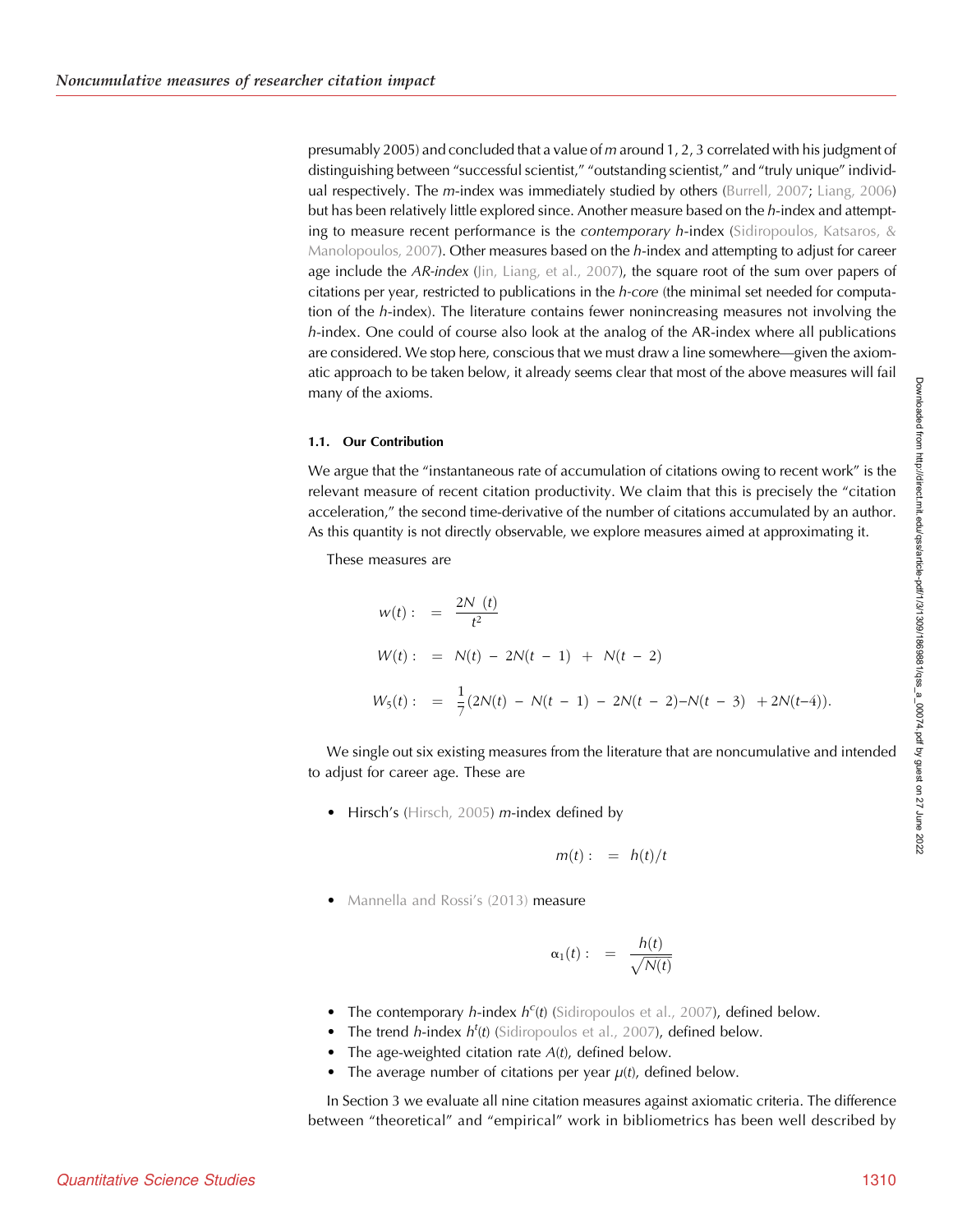[Waltman and Van Eck \(2012\).](#page-11-0) Our approach here is grounded in a theoretical analysis. The axiomatic approach to bibliometric indicators has been applied to the  $h$ -index by several authors following the initial paper [\(Woeginger, 2008\)](#page-11-0)—we single out [Quesada \(2011\)](#page-11-0) and [Bouyssou and](#page-11-0) [Marchant \(2013\)](#page-11-0). To our knowledge, axiomatics have been applied to few other indicators. We single out [Waltman and van Eck \(2009\)](#page-11-0) and [Bouyssou and Marchant \(2014\),](#page-11-0) which gives axiomatic characterizations of several well-known indicators such as N and P.

To check that we have not strayed too far from reality, we evaluate the performance of the theoretically best measures W and  $W_5$  on several small data sets of mathematical researchers. The results, as shown in Section 4, are promising with respect to predictive value and correlation with expert judgment.

## 1.2. Definition of Remaining Measures

The age-weighted citation rate  $A(t)$  is obtained by summing over all publications the average number of citations per year, evaluated at time t. The measure  $\mu(t)$  is simply the average number of citations per year, evaluated at time t.

The contemporary  $h$ -index is defined analogously to the  $h$ -index, where citations gradually lose value. The contemporary *h*-index uses an adjusted weight of citation, and requires the researcher to have published at least  $h$  papers, each with adjusted citation weight to be at least h. The adjusted citation weight of a paper published in year  $t_0$  and having C citations up to year t is given by

$$
\gamma(t-t_0 + 1)^{-\delta}C,
$$

where  $\delta$  and  $\gamma$  are fixed positive constants. For example, if  $\gamma$  =  $\delta$  = 1, the adjusted citation weight of a paper is the number of citations per year since the year before its publication.

The trend  $h$ -index is defined using similar reasoning to the contemporary  $h$ -index, except that the weight depends on the year of citation, not of publication. Each citing paper in year  $t$ contributes a weight of

$$
\gamma(t - t_0 + 1)^{-\delta}.
$$

## 2. BACKGROUND AND DEFINITIONS

Consider a researcher emitting research publications starting from time  $t = 0$ . These publications accumulate citations at a certain rate, dependent both on such factors as the number of publications, the size of the research field, the citation practices of the field, and the attractiveness of the papers to other researchers. As mentioned above, the most commonly used metrics are

- $P(t)$ , the number of publications up to time t;
- $N(t)$ , the number of citations up to time  $t$ ; and
- $h(t)$ , the (Hirsch) h-index at time t.

Note that these each increase in t, even after the end of the researcher's career.

## 2.1. The Simple Citation Model

For definiteness we measure time in years and  $t = 0$  corresponds to the date of the first publication. We first consider what we call the "simple model" in continuous time. In this case, a researcher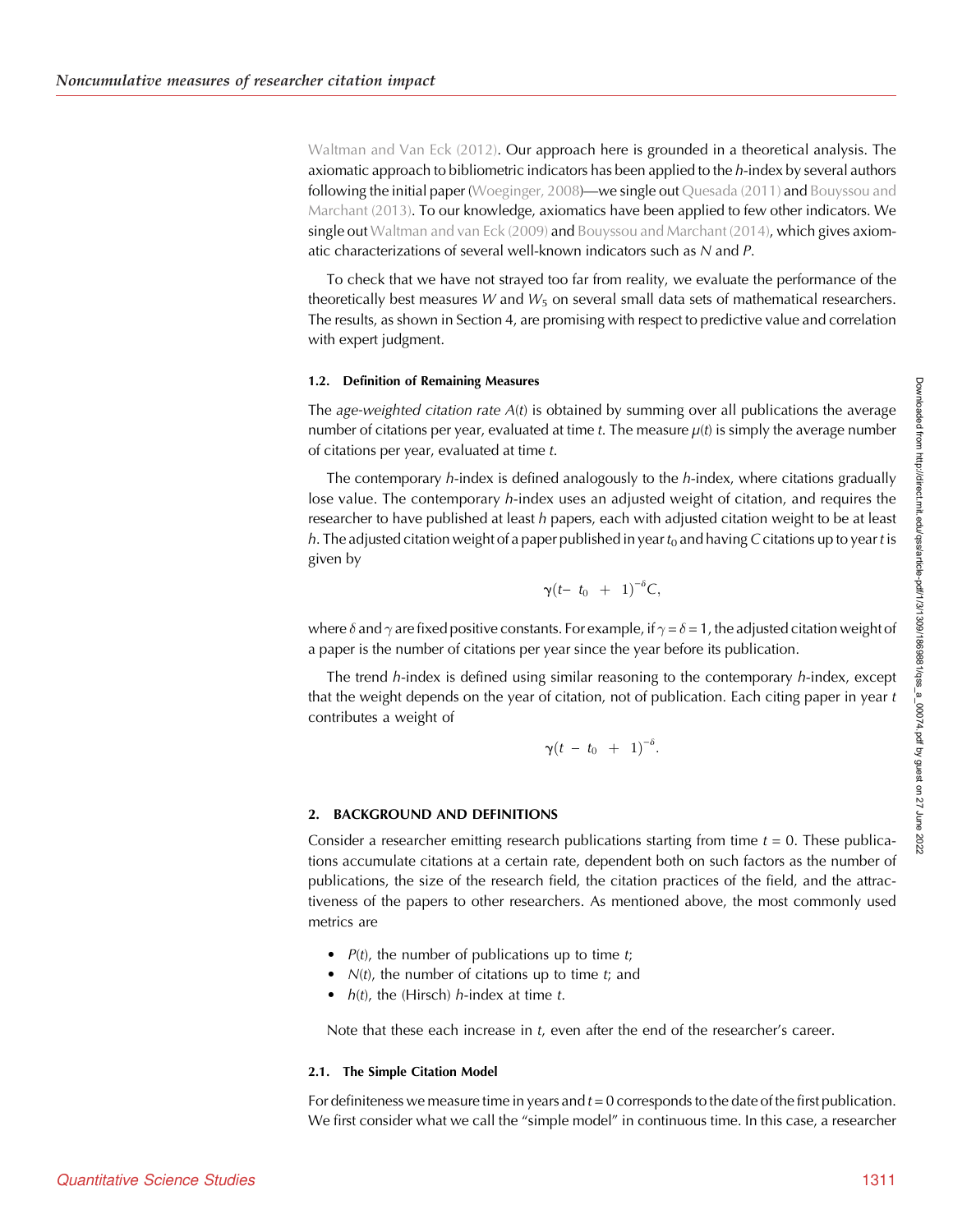publishes at a constant rate of  $p$  papers per unit time and each paper attracts citations at a rate of c per paper per unit time, forever. A discrete version of this model was used by [Hirsch \(2005\)](#page-11-0). Then the number of publications by time t is  $P(t) = pt$ , and the total number of citations is

$$
N(t) = \int_0^t \rho c s \, ds = \rho c t^2 / 2. \tag{1}
$$

The "acceleration" in citation accumulation is therefore

$$
N''(t) = pc. \t\t(2)
$$

Our main idea is that the quantity  $pc$  measures the instantaneous accumulation of citations from new work. This "acceleration" is a key measure of recent productivity and citation impact. For a given research field, larger values indicate researchers with greater recent impact.

The instantaneous citation acceleration cannot be measured directly owing to the discreteness of available publication data, so we introduce the quantity

$$
W^{\delta}(t) = \frac{N(t) - 2N(t-\delta) + N(t-2\delta)}{\delta^2},
$$

which is the usual backward difference approximation to the second derivative. When  $\delta$  = 1 year, this reduces to the measure W defined above.

We also consider the measure  $W_5$ , obtained by fitting quadratics to N through successive windows of five data points (separated by 1-year intervals) and approximating the second derivative on each. This is an example of a *Savitzky-Golay filter*, widely used to smooth discrete data of this type. In fact  $W_5$  is the simplest such filter, and we could define  $W_{2k+1}$  analogously for  $k > 2$  by using larger numbers of points.

The measure w is clearly constant in the simple model, with value pc. So is  $W^{\delta}$ , as shown by

$$
W^{\delta}(t) = \frac{p c}{2} (t^2 - 2(t - \delta)^2 + (t - 2\delta)^2) = p c.
$$

So is  $W_5$ , because the filter used is exact for quadratics and hence reproduces the (constant) second derivative.

As explained by [Hirsch \(2005\)](#page-11-0), in this model we may assume that the papers in the  $h$ -core at time t have been published up to time  $s \le t$ , so that  $ps = h(t)$ , while the number of citations of the least cited element of the *h*-core is  $c(t - s) = h(t)$ . This leads immediately to

$$
h(t) = \frac{pc}{p + c}t,
$$

so that

$$
m(t) = \frac{pc}{p + c}.
$$

As an aside, note that this equals the harmonic mean of  $p$  and  $c$ .

From above it follows that in the simple model

$$
N(t) = \frac{(p + c)^2}{2pc} h(t)^2,
$$
\n(3)

so that

$$
h(t) = \beta \sqrt{N(t)}, \tag{4}
$$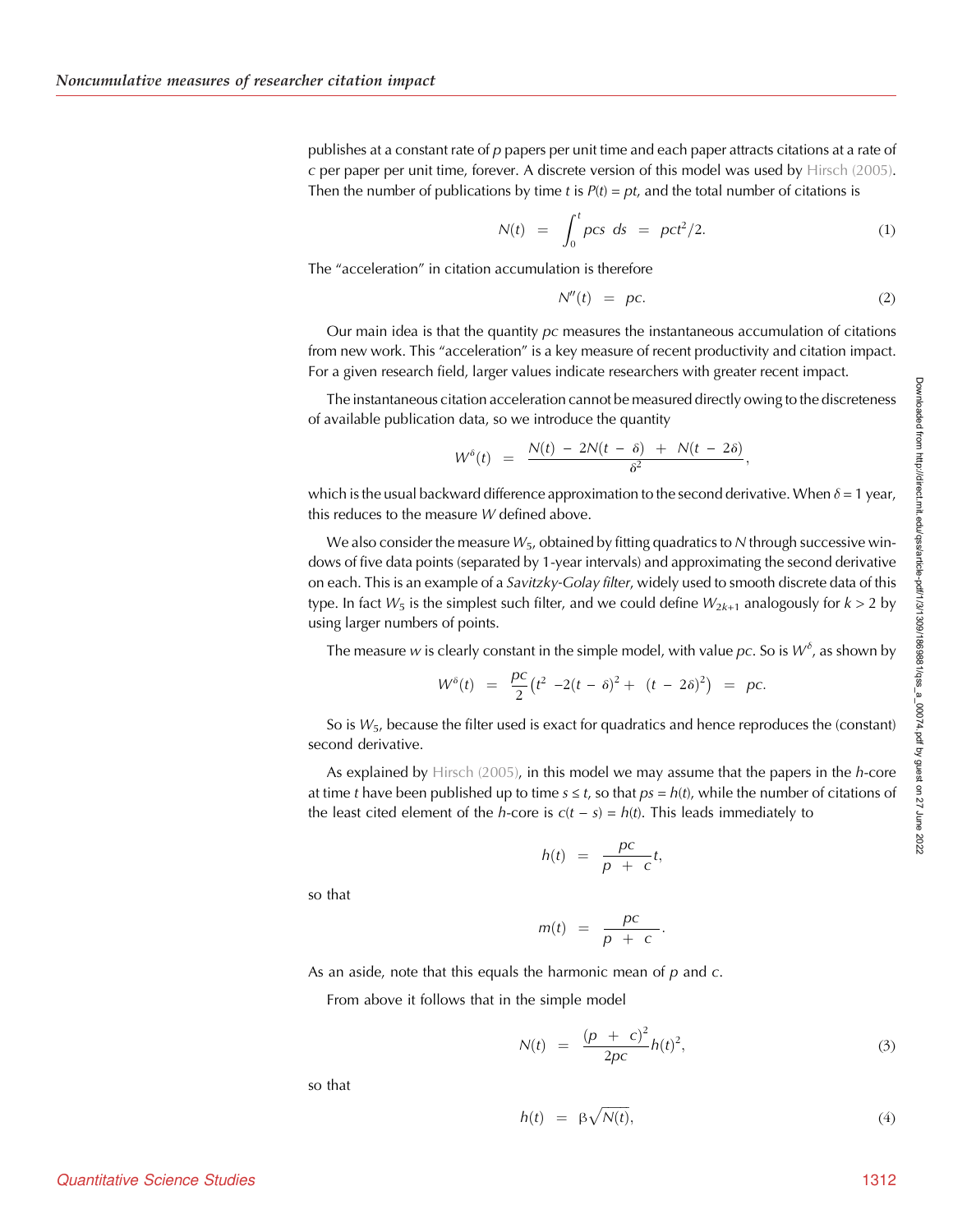where  $\beta = \frac{\sqrt{2pc}}{p + a}$  $\frac{\sqrt{2\pi c}}{p}$ . This is the reasoning behind the definition of  $\alpha_1$ , and clearly in the simple model we have

$$
\alpha_1(t) = \frac{\sqrt{2pc}}{p + c}.
$$

Thus in the simple model several measures are constant. However, not all constants are equally valid. The units of acceleration should be citation/(year)<sup>2</sup>, and indeed w, W, W<sub>5</sub> have these units. However the units of m and  $\alpha_1$  are inconsistent with this requirement.

The value of  $\mu(t)$  is clearly pct/2. The age-weighted citation measure  $A(t)$  equals pct in this model, because in Eq. 1 we divide the integrand by  $s$ . The contemporary  $h$ -index and trend  $h$ -index are harder to compute, but are also nonconstant unless  $\delta$  = 1 (we use the method shown above for the h-index, and omit the details here).

#### 2.2. A Model Incorporating Retirement

We introduce another simple model in order to analyze the prediction value and behavior of measures when a researcher stops publishing papers due to any reason. In the second model we suppose that publications in the simple model stop after time  $T$ . In this case, the number of citations is  $N(T) = \frac{\rho c T^2}{2}$ , while for  $t > T$  we have an additional  $\rho cT(t - T)$  citations. Thus if  $t \geq T$ .

$$
N(t) = p c T \t(t-T/2). \t(5)
$$

Direct computation shows that the measure W takes the value zero provided  $T \ge t + 2$ , so that sufficient time has elapsed for measurements to be taken. However, the other measures above take on nonzero values when  $t > 7$ . We see that w has the value  $p c T (2t - T) / t^2$ . For example if  $t = 2T$ , so the total time elapsed after retirement is as long as the researcher's entire career, w has reduced by only 25%, to  $3pc/4$ , from its previous constant value pc during the career.

Hirsch's original argument shows that the h-index has the same value  $pct/(p+c)$  in the second model until time  $t = T(1 + p/c)$  as it had in the simple model, but that after this time it has value  $pT/t$ . Interestingly, this is independent of c. The measure  $\alpha_1$  takes the value  $\sqrt{\frac{p}{3cT}}$  when  $t = 2T$ . We do not compute the details of the contemporary and trend h-index here, because we can see enough to rule them out axiomatically below.

It is of course possible to explore more complicated models, but the focus of this article is the introduction of a new measure with axiomatic justification, so we now proceed to that.

#### 3. AXIOMS

As mentioned above, the number of possible measures is enormous, but without axiomatic foundations, it seems pointless to study them in detail. We now present several axioms for measures intended to describe noncumulative citation impact. All except the last seem to us to be uncontroversial.

- Computability: The measure should be easily computable from citation counts, paper counts, and academic age.
- Units: The units of the measure should be (citation)/(time)<sup>2</sup>.
- **Locality:** If no citations are gained during a time interval, the measure is zero during that interval.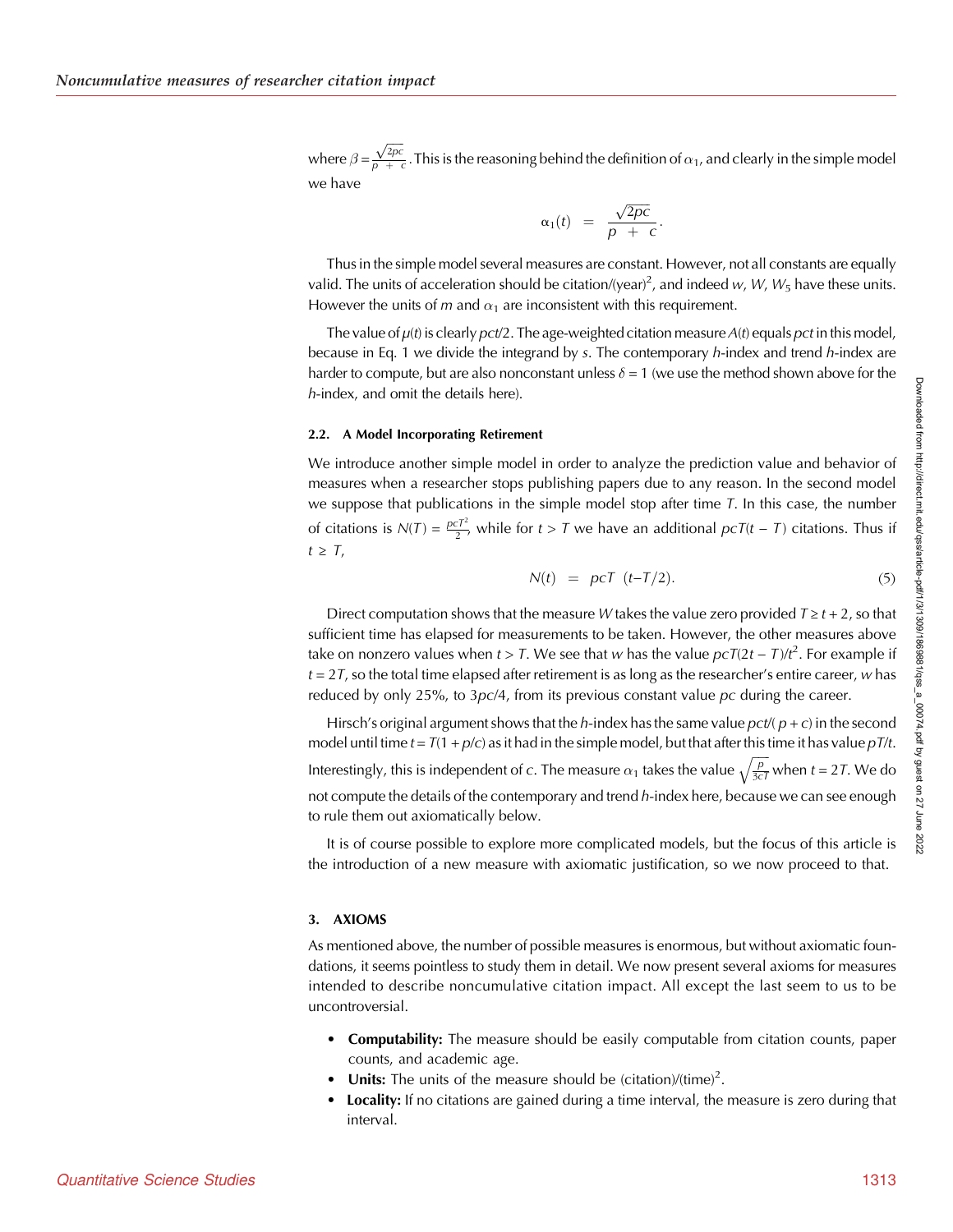- **Constancy:** In the first model, the measure is constant.
- **End of career:** In the second model, the measure is zero for  $t > T$ .
- **Packaging-independence:** The measure should not depend on P: It is computable only from citation counts and academic age.

The Packaging-independence axiom requires more explanation. We argue that the impact of a researcher with 10 papers each attracting 100 citations is the same as if all 10 papers had been combined into a book that receives 1,000 citations. The packaging into publications may in practice affect the number of citations in a more complicated way, but if publications have no overlap and citations reflect intellectual influence only, this should not occur. Of course, this is also a strong argument against using the *h*-index.

The Locality axiom may need to be interpreted slightly differently when time is discrete. For example, the measure W satisfies this axiom provided the point chosen is 2 years past the left endpoint of the interval in question.

Table 1 shows the performance of the abovementioned measures against these axiomatic criteria. Clearly, W and  $W_5$  perform much better than the others, and we consider only these measures in the next section. Note that  $h^c$  requires specification of two free parameters before we can even compute it, and we know of no principled way to do that, hence the failure of the Computability axiom. The other axioms were evaluated for arbitrary  $\gamma$  and  $\delta$ , and give the same answer for all choices of these constants (with an exception for the constancy axiom, as noted above).

Based on the discussion above, we move on to consider only  $W(t)$  and  $W_5(t)$ , which seem the most promising measures.

## 4. CASE STUDY OF MATHEMATICAL RESEARCHERS

We now discuss the performance of the measures on real data.

## 4.1. Methods

The experiments described below were carried out in February 2020. All raw data and computed data are publicly available ([Wilson, 2020\)](#page-11-0).

We concentrated for this article on the research area most familiar to us, namely mathematics. We compiled several data sets based on specific sets of researchers. The lack of availability of this data in an open format, or even in a proprietary one that allows for comprehensive analysis, is a major factor in hampering studies of this type. We resorted to making many time-intensive manual

| Axiom                  | <b>Measure</b> |   |                  |   |                  |                           |             |   |              |  |
|------------------------|----------------|---|------------------|---|------------------|---------------------------|-------------|---|--------------|--|
|                        | W              | W | $W_5$            | m | $\alpha_1$       | $h^c$                     | $h^{\iota}$ |   |              |  |
| Computability          | √              | √ | ✓                | ✓ | $\boldsymbol{J}$ | X                         | Х           | ✔ | $\checkmark$ |  |
| Units                  | √              | ✔ | ✓                | Х | Х                | X                         | Х           | Х | X            |  |
| <b>Locality</b>        | Х              | ✔ | $\sqrt{ }$       | X | Х                | Х                         | Х           | Х | X            |  |
| Constancy              | ✓              | ✔ | ✓                | ✓ | ✓                | Х                         | Х           | X | X            |  |
| End of career          | X              | ✔ | $\boldsymbol{J}$ | Х | Х                | $\boldsymbol{\mathsf{x}}$ | Х           | Х | ↗            |  |
| Packaging-independence |                | J | ✔                | х | х                | Х                         | х           | × | ✓            |  |

**Table 1.** Performance of measures with respect to axioms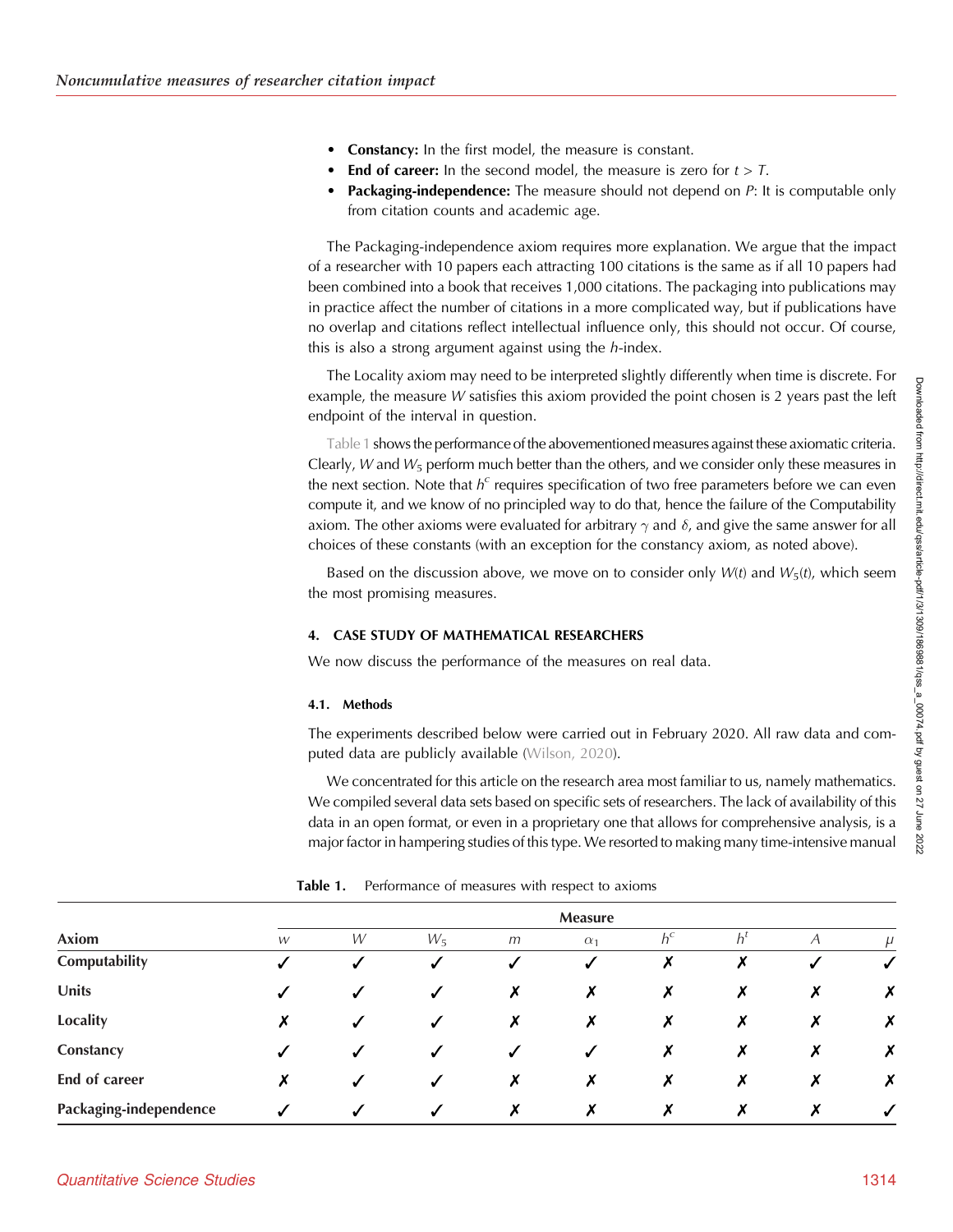web-based queries. To test our hypotheses, for each researcher we require the total number of citations to his or her works in each calendar year. We used Web of Science Core Collection, which we chose because of its availability and reasonably wide coverage.

We extracted four sets of mathematicians and categorized them. The first set used consisted of all Abel Prize winners still living at May 1, 2018 (with the exception of two for whom author name disambiguation was too difficult) and included 17 authors. The second consisted of 10 mathematicians from a single department (University of Massachusetts Amherst, Mathematics & Statistics; UMass) with interests in a common subfield (algebraic geometry). The third data set consisted of 10 authors generated "randomly" from MathSciNet (we chose authors of the most recent papers in algebraic geometry according to MathSciNet). The fourth consisted of all living winners of the Fields Medal from 2006 to 2018 inclusive, and consisted of 13 authors. This gave 50 mathematical researchers. For each researcher we took year 1 to be the first year t for which  $N(t) \ge 10$ .

Larger data sets would give more confidence in the results below, but they are clear enough to show that the axiomatically well-founded measures  $W$  and  $W_5$  measure something about a researcher that enables us to distinguish between randomly chosen, successful and outstanding researchers.

#### 4.2. Results

## 4.2.1. Variation of Measures

In Figure 1 we graph, for three Abel and three Fields prizewinners,  $W(t)$  and  $W_5(t)$  for t from 5 years after career start (defined as the first year for which N exceeds 10). As can be seen, there is substantial variation over time for each author. In [Table 2](#page-7-0) we give the mean and standard variation of the values of the measures over the same time period.



Figure 1. Variation over time of values of W and  $W_5$  for three selected Abel and Fields prizewinners.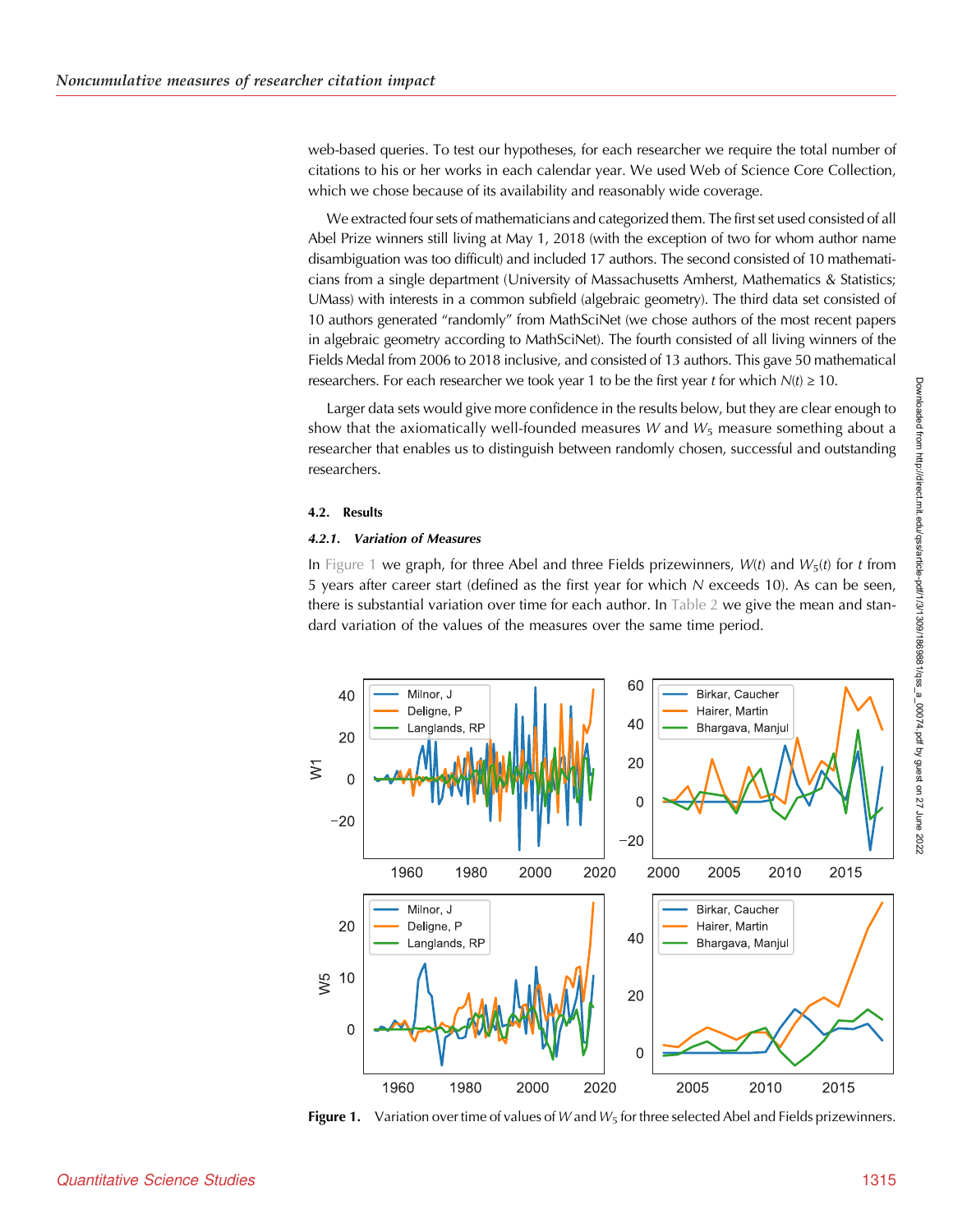<span id="page-7-0"></span>

|               | mean(W) | sd(W) | $mean(W_5)$ | $sd(W_5)$ |
|---------------|---------|-------|-------------|-----------|
| Serre, JP     | 1.00    | 4.05  | $-0.36$     | 2.04      |
| Atiyah, MF    | 9.27    | 34.88 | 10.73       | 14.95     |
| Singer, IM    | 1.91    | 4.21  | 0.56        | 1.20      |
| Lax, PD       | 5.91    | 19.11 | 5.14        | 2.94      |
| Carleson, L.  | 1.45    | 8.49  | 1.14        | 2.67      |
| Varadhan, SRS | 2.45    | 27.89 | 6.10        | 5.85      |
| Tits, J       | 1.09    | 7.81  | 0.90        | 2.01      |
| Tate, JT      | 1.45    | 6.36  | $-0.43$     | 2.27      |
| Milnor, J     | 3.91    | 11.08 | 3.64        | 5.99      |
| Szemeredi, E  | 2.45    | 7.94  | 2.19        | 1.24      |
| Deligne, P    | 0.09    | 2.39  | $-0.08$     | 0.87      |
| Sinai, YG     | 0.55    | 2.46  | 0.17        | $0.60\,$  |
| Nirenberg, L  | 3.36    | 8.71  | 2.95        | 1.86      |
| Wiles, A.     | 2.73    | 8.43  | 1.09        | 2.23      |
| Meyer, Y      | 9.64    | 12.17 | 5.94        | 5.63      |
| Langlands, RP | 0.82    | 5.42  | 0.99        | 1.21      |
| Uhlenbeck, K  | 2.82    | 18.70 | 5.78        | 5.45      |

**Table 2.** Mean and standard deviation for W and  $W_5$  for Abel prizewinners

## 4.2.2. Predictive Value of Measures

As explained by Penner, Pan, et al.  $(2013)$ , cumulative increasing measures such as the h-index contain intrinsic autocorrelation, which vastly overstates their predictive power. They find that the actual ability of the h-index to predict future citations from future publications is rather low. In our case, we are dealing with noncumulative measures, whose predictive power is not so clear. The results of Section 4.2.1 show considerable variation in the year-to-year values of  $W(t)$  and  $W_5(t)$ , so the idea of the simple model, that these measures are constant and hence precisely determine something intrinsic to the researcher, is not plausible. We do not expect to be able to predict the value of  $W(t + 5)$ , for example, from  $W(t)$  only. However, the results in Section 4.2.3 show that gross distinctions between researchers at different levels of impact can be made (when dealing with researchers in the same fairly narrowly defined field), and these seem to mean something.

To obtain a better idea of predictive power, for the union of our data sets we computed the mean in years 3–5 of career of W, and used this to attempt to predict the mean in years 6–8 of the same measure. The ordinary least squares linear regression results are displayed in [Figure 2](#page-8-0) (note that the extreme outlier Terence Tao was removed from the data set, as was the very young Peter Scholze, leaving 48 researchers). The value  $R^2 = 0.748$  shows a high level of predictive power. Note that the definition of W means that we are trying to predict a linear combination of  $N(8)$ ,  $N(7)$ ,  $N(5)$ , and  $N(4)$ from a linear combination (with the same coefficients) of  $N(5)$ ,  $N(4)$ ,  $N(2)$ , and  $N(1)$ , and there is no reason a priori to expect this to have such a high coefficient of determination.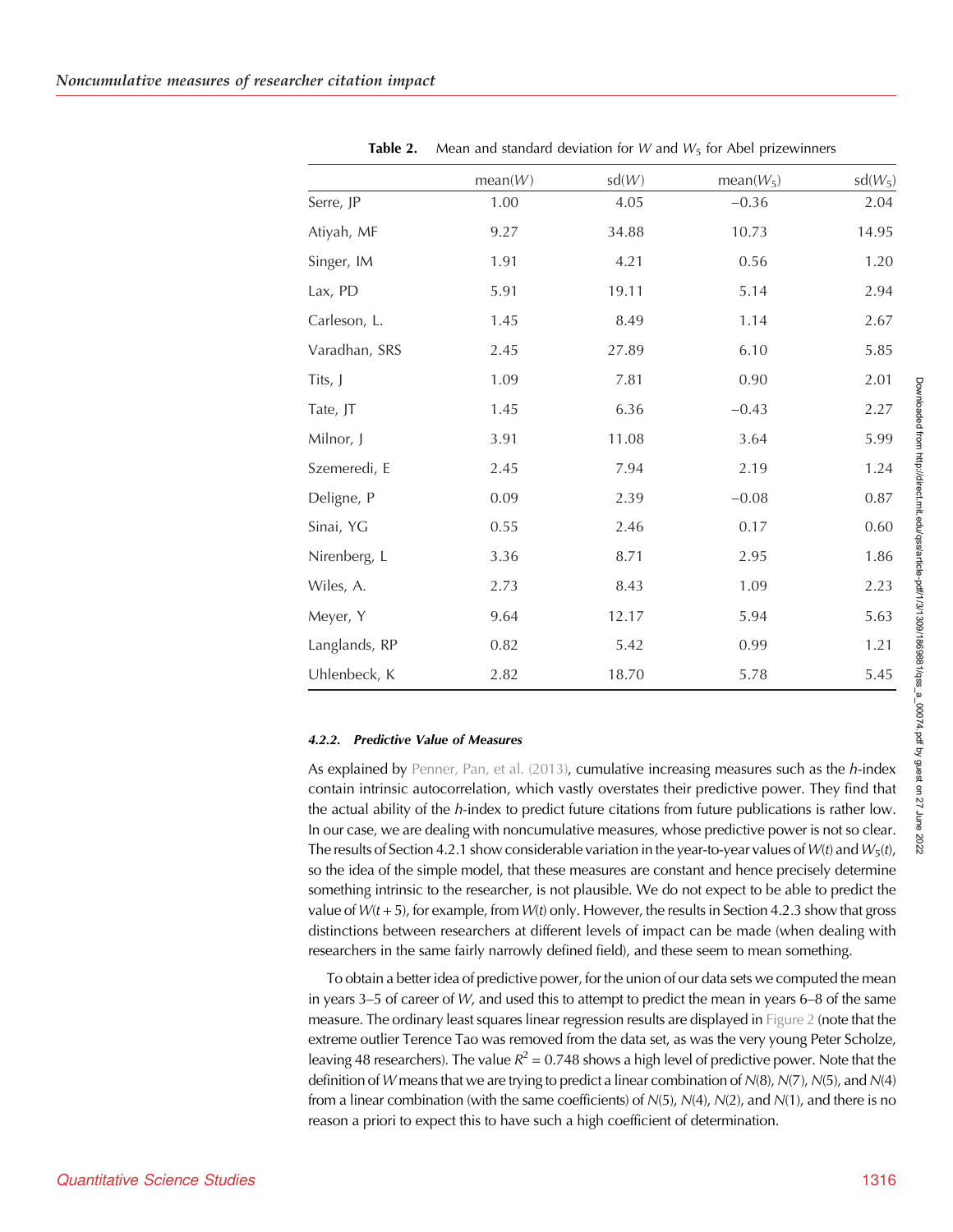<span id="page-8-0"></span>

**Figure 2.** Regression of mean of W in years 4–6 against mean in years  $1-3$ .

## 4.2.3. Relation to Expert Judgment

We expect that the citation acceleration for randomly chosen authors should be lower overall than that of the UMass researchers. Also, we expect the Fields data set and Abel data set to have higher values of the measures than the UMass data set. Given the age of the members of the Abel data set, we expect a small advantage to the Fields data set. All our expectations are borne out by the results shown in Figure 3.



Figure 3. Scatterplot of values of W for four different data sets.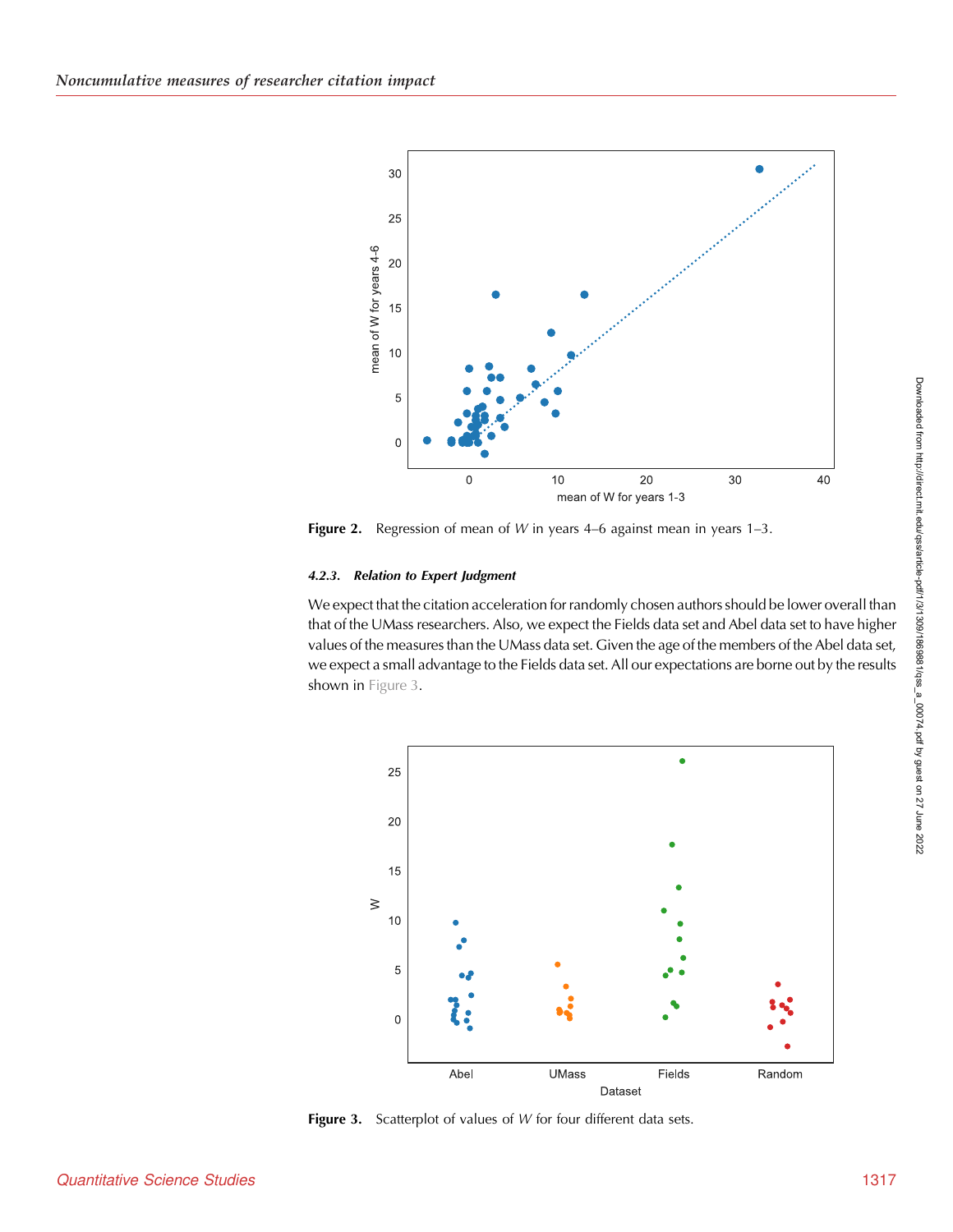#### 5. DISCUSSION

#### 5.1. Limitations

Before summarizing our main points, we acknowledge that the entire subject of bibliometrics is suspect in the eyes of many researchers, because of its perceived misapplication by unimaginative bureaucrats having influence over researcher careers. We share these concerns, and the present article was motivated by the idea that if we researchers are forced to be evaluated by simple metrics, we can at least have some agency in their design. The popularity of the  $h$ -index, for example, is very mysterious to us, given its weak theoretical foundations ([Waltman & Van Eck,](#page-11-0) [2012\)](#page-11-0). Any one measure can be strategically manipulated, but we hope that by use of sufficiently many metrics with low theoretical correlation, incentives for researchers to act in ways that are not helpful to science overall will be reduced.

All of the citation measures in the literature are susceptible to many problems (including missing data, author name disambiguation, negative citations, contributions of multiple authors, citation inflation owing to growth in number of researchers). Also, there is the problem of normalization across different fields (for example, one citation in mathematics corresponds roughly to 19 in physics and 78 in biomedicine [[Podlubny, 2005](#page-11-0)]). This question of "field" is a difficult one—it is obvious that certain areas of mathematics have communities of different sizes, leading to substantial variation in the number of citations across areas. Thus, as usual, there is no completely automated substitute for human judgment.

#### 5.2. Positive Outcomes

The index  $W(t)$  introduced in this article seems to measure something specific to a researcher that is related to his or her recent productivity and impact, and seems promising as a way to make coarse distinctions between researchers in the same field who may be at different career stages. It behaves well with respect to natural axioms. It seems fairly well correlated with subjective measures of research impact or quality. It is less sensitive to the way in which ideas are packaged into individual publications, and considerably easier to compute, than the m-index (under the assumption that splitting a paper splits the citations in the obvious way, the  $m$  index discourages extreme "salamislicing," whereas  $W$  is indifferent to it and  $P$  encourages it).

Insofar as citation metrics are to be increasingly used for evaluation of researchers and especially for allocation of resources to them, the  $W$ -index provides another useful (perhaps the single most useful found so far) measure of recent publication activity leading to citation impact, and one that has decent predictive value.

#### 5.3. Future Work

We are grateful to an anonymous referee for informing us about two papers that deal with the issue of discrete data in bibliometrics ([Liu & Rousseau, 2012](#page-11-0), [2014\)](#page-11-0). The idea used in those papers, to approximate (in their case the citations to a single research article) by a continuous cubic spline, could also be used in the situation of the present paper. For example, we could approximate  $N(t)$ by a cubic spline and then estimate the second derivative by taking the second derivative of the spline. The measure so derived would satisfy all our axioms. We do not expect substantially different results from using interpolation rather than filtering as we have done, but it may be worth further investigation.

[Bouyssou and Marchant \(2014\)](#page-11-0) state that their paper explicitly does not deal with any indicators intended to adjust for career age, and the last part of the paper suggests further work in such a direction. We offer the present work as an initial contribution, and intend to follow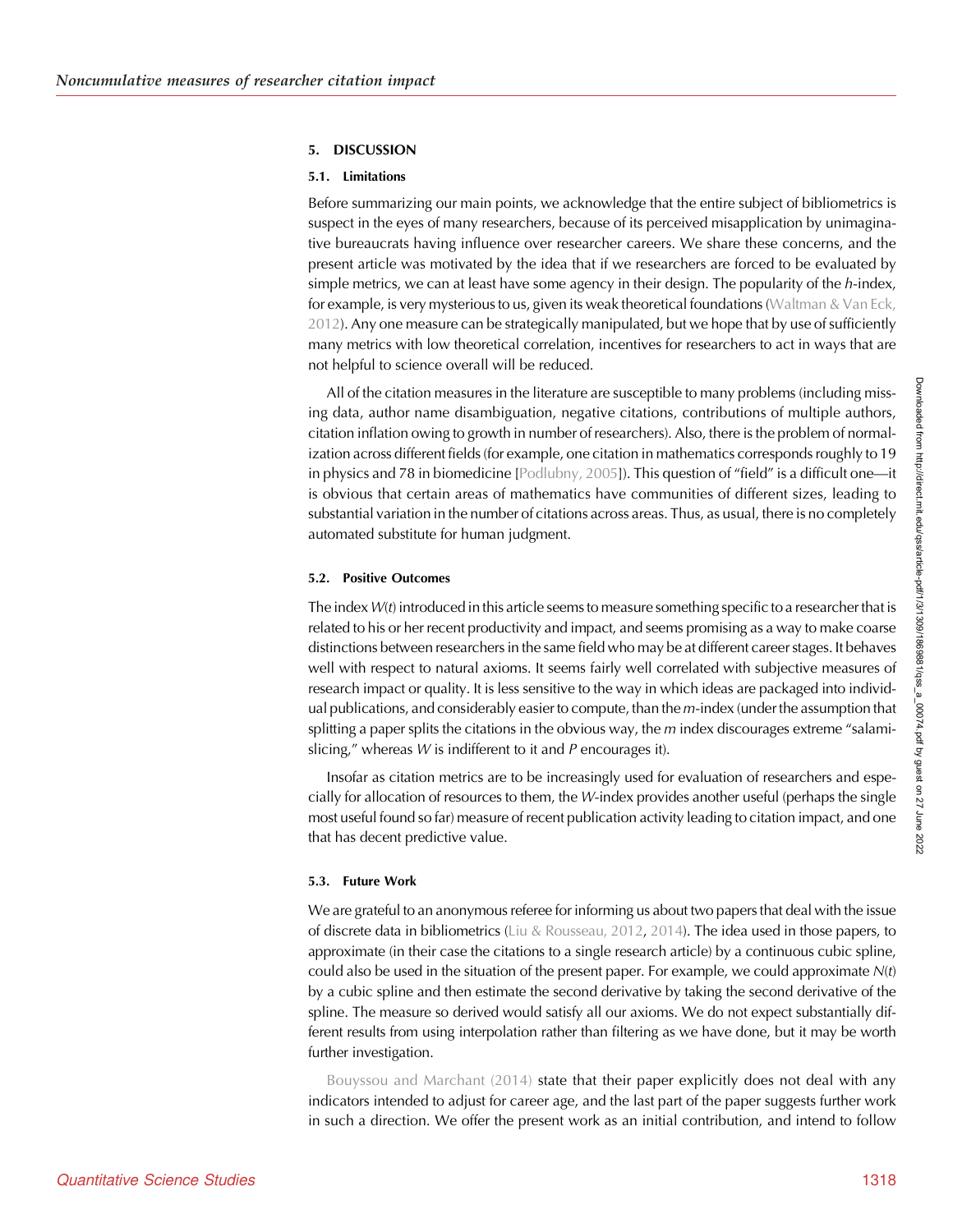up. A stream of research initiated by [Woeginger \(2008\)](#page-11-0) deals with axiomatic characterizations of the h-index—that is, a set of axioms that, taken together, uniquely determine the h-index. Our experience with characterization theorems (and also impossibility theorems where "too many" axioms are chosen, a prominent approach in social choice theory, for example) is that very often the axiom systems consist of a few innocuous assumptions and one that is much less intuitive and essentially encodes the desired result. Nevertheless, it would be interesting to obtain an axiomatic characterization of our measure W, for example.

The relation of Eq. 4 derived from the simple model has wider validity than might be expected at first sight. [Mannella and Rossi \(2013\)](#page-11-0) find via a study of 1,400 Italian physicists that this quadratic relationship holds well on real data, and empirically find the best fit value of  $\beta = 0.53$  in Eq. 4, agreeing with the rough calculations of Hirsch based on a smaller data set of physicists. [Yong \(2014\)](#page-11-0) showed analytically, based on theory of random partitions, that a very good estimate should be  $\beta = \sqrt{6}$  ln 2/ $\pi \approx 0.54$ . He also demonstrated the accuracy of this approximation on a small data set of prominent mathematicians.

However, Mannella and Rossi also showed that the time-scaled index

$$
\alpha_2(t) = \frac{h(t)}{\sqrt{t}}\tag{6}
$$

is approximately time independent on their data set. This implies that the number of citations is better described as linear rather than quadratic, which is clearly inconsistent with the simple model. Attempts to estimate citation acceleration depend on the quadratic growth of citations with time, so a possible linear relationship will have an effect on the measures used in this paper: In that case, the acceleration would be identically zero. We feel that the growth of citations by an author with time should be studied seriously on much larger data sets than we have treated here.

To concentrate on the main concept of citation acceleration, we have omitted more subtle issues, such as weights for coauthored papers and normalization by the size of the research field. These of course could be explored.

## ACKNOWLEDGMENTS

We thank Hooman Alavizadeh for preliminary discussions and Thierry Marchant for feedback on a draft of this article. We thank the editor and referees of this journal for their constructive comments on the initial submission.

#### AUTHOR CONTRIBUTIONS

Mark Wilson: Conceptualization, Formal analysis, Investigation, Methodology, Project administration, Supervision, Writing—original draft, Writing—review & editing. Zhou Tang: Formal analysis, Software, Visualization.

#### COMPETING INTERESTS

The authors have no competing interests.

#### FUNDING INFORMATION

This project received no funding.